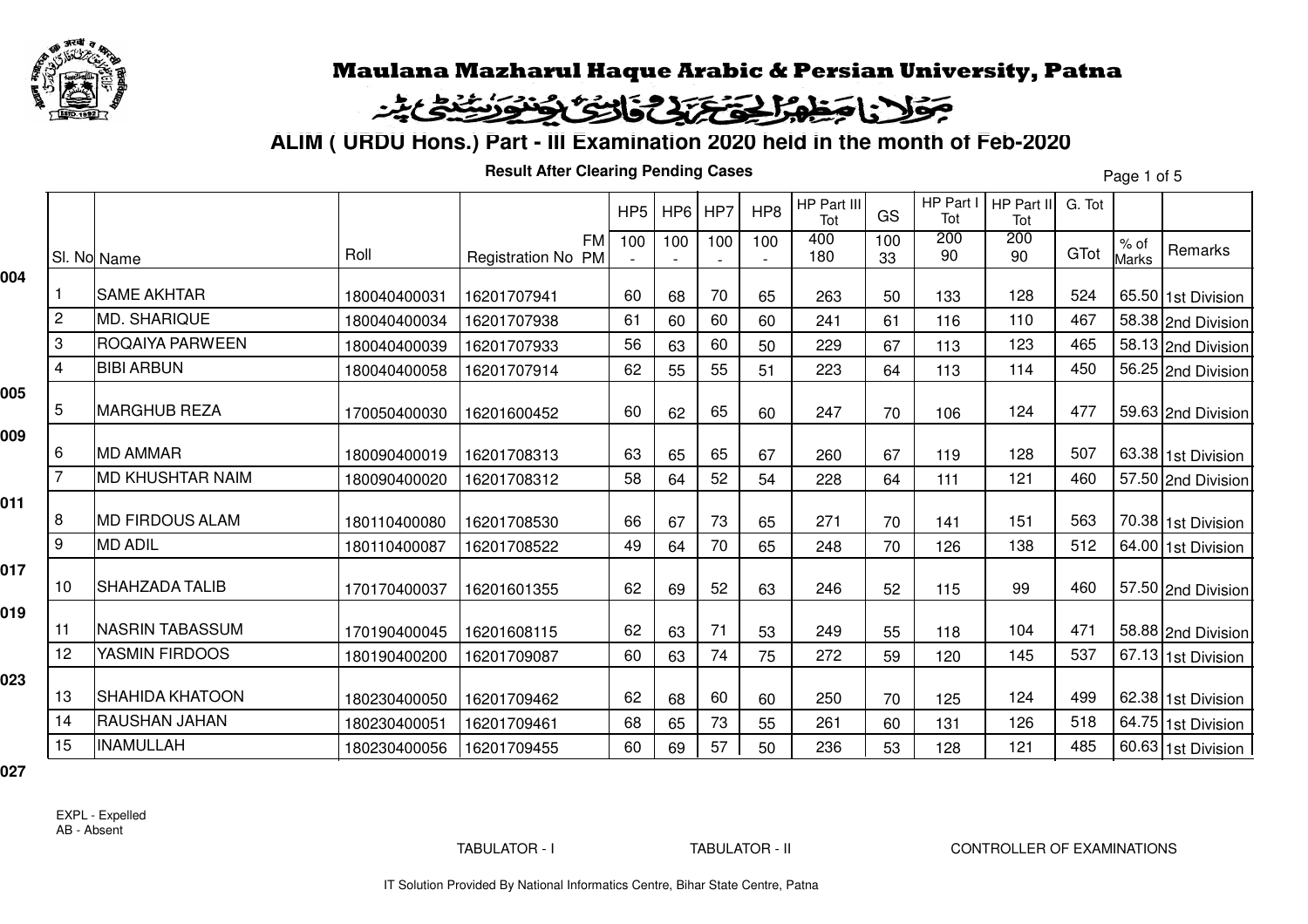

# وكالزا وطهر لحق بالخاطئ والخلائظ

**ALIM ( URDU Hons.) Part - III Examination 2020 held in the month of Feb-2020**

**Result After Clearing Pending Cases**

Page 2 of 5

|     |    |                         |              |                                 | HP <sub>5</sub> | HP6 | HP7 | HP8 | HP Part III<br>Tot | GS        | HP Part I<br>Tot | HP Part II<br>Tot | G. Tot |                      |                    |
|-----|----|-------------------------|--------------|---------------------------------|-----------------|-----|-----|-----|--------------------|-----------|------------------|-------------------|--------|----------------------|--------------------|
|     |    | SI. No Name             | Roll         | <b>FM</b><br>Registration No PM | 100             | 100 | 100 | 100 | 400<br>180         | 100<br>33 | 200<br>90        | 200<br>90         | GTot   | % of<br><b>Marks</b> | Remarks            |
|     | 16 | <b>NAZIA KHATOON</b>    | 180270400034 | 16201716831                     | 56              | 45  | 60  | 60  | 221                | 52        | 98               | 106               | 425    |                      | 53.13 2nd Division |
| 029 | 17 | <b>ANSAR AHMAD</b>      | 150290400019 | 16201403599                     | 64              | 54  | 55  | 63  | 236                | 66        | 102              | 92                | 430    |                      | 53.75 2nd Division |
| 030 | 18 | <b>MD AINUL HAQUE</b>   | 170300400085 | 16201609340                     | 58              | 56  | 56  | 52  | 222                | 54        | 103              | 106               | 431    |                      | 53.88 2nd Division |
|     | 19 | <b>SABIHA KHATOON</b>   | 180300400104 | 16201710038                     | 62              | 70  | 63  | 67  | 262                | 70        | 116              | 127               | 505    |                      | 63.13 1st Division |
| 037 | 20 | <b>KHADEEJA KHATOON</b> | 180370400039 | 16201710363                     | 66              | 67  | 60  | 60  | 253                | 42        | 129              | 143               | 525    |                      | 65.63 1st Division |
| 047 | 21 | <b>MD JAMIL AKHTAR</b>  | 180470400010 | 16201710811                     | 56              | 46  | 60  | 56  | 218                | 82        | 104              | 118               | 440    |                      | 55.00 2nd Division |
| 050 | 22 | <b>SADDAM HUSSAIN</b>   | 160500400135 | 16201503351                     | 63              | 64  | 54  | 45  | 226                | 39        | 116              | 99                | 441    |                      | 55.13 2nd Division |
| 051 | 23 | <b>MD. HASAN</b>        | 180510400035 | 16201711015                     | 63              | 49  | 56  | 50  | 218                | 72        | 113              | 133               | 464    |                      | 58.00 2nd Division |
| 054 | 24 | <b>HAMMAD ABIBI</b>     | 180540400047 | 16201711172                     | 52              | 55  | 57  | 53  | 217                | 55        | 122              | 118               | 457    |                      | 57.13 2nd Division |
| 058 | 25 | MD. ATHAR NAWAZ         | 140580400042 | 16201306226                     | 15              | 45  | 46  | 45  | 151                | 08        | 99               | 108               | 358    | 44.75 Fail           |                    |
|     | 26 | <b>MAZHAR HASNAIN</b>   | 180580400022 | 16201711506                     | 49              | 56  | 66  | 65  | 236                | 60        | 131              | 135               | 502    |                      | 62.75 1st Division |
| 060 | 27 | <b>MD. BARKAT ALI</b>   | 170600400016 | 16201603934                     | 45              | 50  | 63  | 53  | 211                | 50        | 96               | 108               | 415    |                      | 51.88 2nd Division |
| 061 | 28 | <b>MANOUWAR HUSAIN</b>  | 180610400020 | 16201711700                     | 59              | 54  | 64  | 55  | 232                | 52        | 127              | 123               | 482    |                      | 60.25 1st Division |
|     |    |                         |              |                                 |                 |     |     |     |                    |           |                  |                   |        |                      |                    |

**064**

EXPL - ExpelledAB - Absent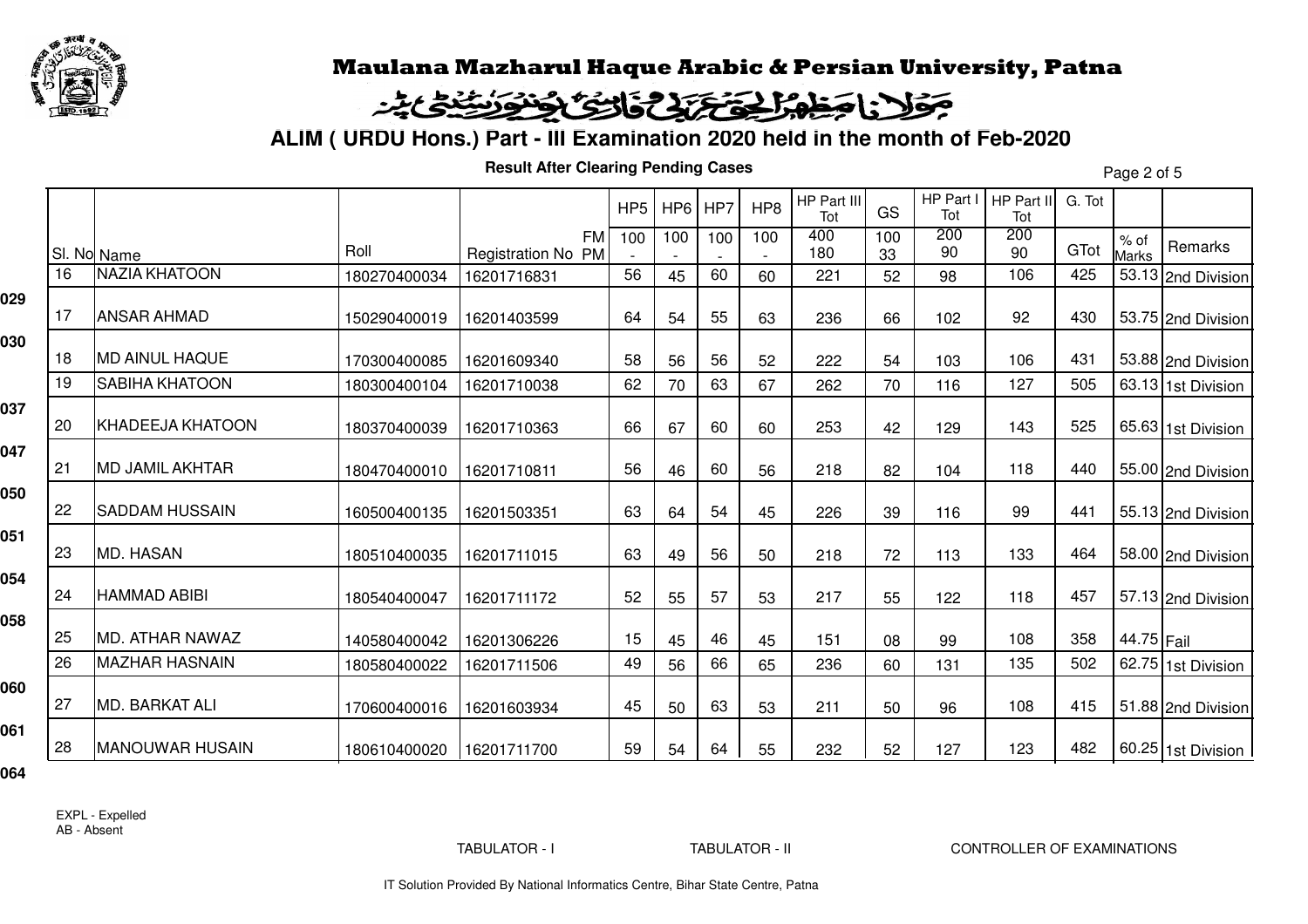

## وكالمناصطه الحق بالخاف الخفافة للتنافى

**ALIM ( URDU Hons.) Part - III Examination 2020 held in the month of Feb-2020**

**Result After Clearing Pending Cases**

Page 3 of 5

|     |    |                         |              |                                 | HP <sub>5</sub> |     | $HP6$ HP7 | HP8 | HP Part III<br>Tot | GS        | HP Part I<br>Tot | HP Part II<br>Tot | G. Tot |                        |                    |
|-----|----|-------------------------|--------------|---------------------------------|-----------------|-----|-----------|-----|--------------------|-----------|------------------|-------------------|--------|------------------------|--------------------|
|     |    | SI. No Name             | Roll         | <b>FM</b><br>Registration No PM | 100             | 100 | 100       | 100 | 400<br>180         | 100<br>33 | 200<br>90        | 200<br>90         | GTot   | $%$ of<br><b>Marks</b> | Remarks            |
|     | 29 | <b>MUMTAZ BEGUM</b>     | 180640400007 | 16201711935                     | 54              | 63  | 60        | 71  | 248                | 61        | 126              | 130               | 504    |                        | 63.00 1st Division |
| 065 | 30 | <b>MD MOTIUR RAHMAN</b> | 180650400021 | 16201711994                     | 66              | 60  | 54        | 50  | 230                | 68        | 122              | 144               | 496    |                        | 62.00 1st Division |
| 066 | 31 | <b>SAHENA KHATOON</b>   | 160660400093 | 16201505394                     | 51              | 50  | 53        | 55  | 209                | 68        | 120              | 110               | 439    |                        | 54.88 2nd Division |
|     | 32 | <b>GAZALA SHAHIN</b>    | 170660400023 | 16201604391                     | 58              | 66  | 47        | 56  | 227                | 59        | 104              | 124               | 455    |                        | 56.88 2nd Division |
| 068 | 33 | <b>MOLAIKA</b>          | 180680400019 | 16201712121                     | 60              | 66  | 62        | 60  | 248                | 58        | 137              | 122               | 507    |                        | 63.38 1st Division |
| 070 | 34 | MD. ADIL                | 170700400002 | 16201608833                     | 64              | 70  | 55        | 80  | 269                | 54        | 116              | 131               | 516    |                        | 64.50 1st Division |
| 072 | 35 | <b>SABEEHA NAZ</b>      | 170720400019 | 16201609301                     | 61              | 49  | 59        | 66  | 235                | 52        | 109              | 129               | 473    |                        | 59.13 2nd Division |
| 073 | 36 | MD. ANWAR ALI           | 180730400037 | 16201712489                     | 64              | 72  | 57        | 64  | 257                | 56        | 111              | 127               | 495    |                        | 61.88 1st Division |
| 074 | 37 | <b>BEGUM KHATOON</b>    | 180740400032 | 16201712571                     | 45              | 20  | 25        | 50  | 140                | 28        | 96               | 128               | 364    | 45.50 Fail             |                    |
|     | 38 | <b>ASIF ALI</b>         | 180740400035 | 16201712568                     | 51              | 61  | 46        | 45  | 203                | 61        | 120              | 105               | 428    |                        | 53.50 2nd Division |
| 075 | 39 | MD. KALAMUDDIN          | 180750400024 | 16201712645                     | 60              | 60  | 61        | 55  | 236                | 68        | 115              | 123               | 474    |                        | 59.25 2nd Division |
| 076 | 40 | MD. SARFARAZ ALAM       | 180760400044 | 16201712672                     | 63              | 10  | 47        | 59  | 179                | 42        | 106              | 95                | 380    | 47.50 Fail             |                    |
| 077 | 41 | <b>ISMAT JAHAN</b>      | 180770400034 | 16201712791                     | 67              | 55  | 54        | 65  | 241                | 50        | 129              | 118               | 488    |                        | 61.00 1st Division |

**081**

EXPL - ExpelledAB - Absent

TABULATOR - I TABULATOR - II CONTROLLER OF EXAMINATIONS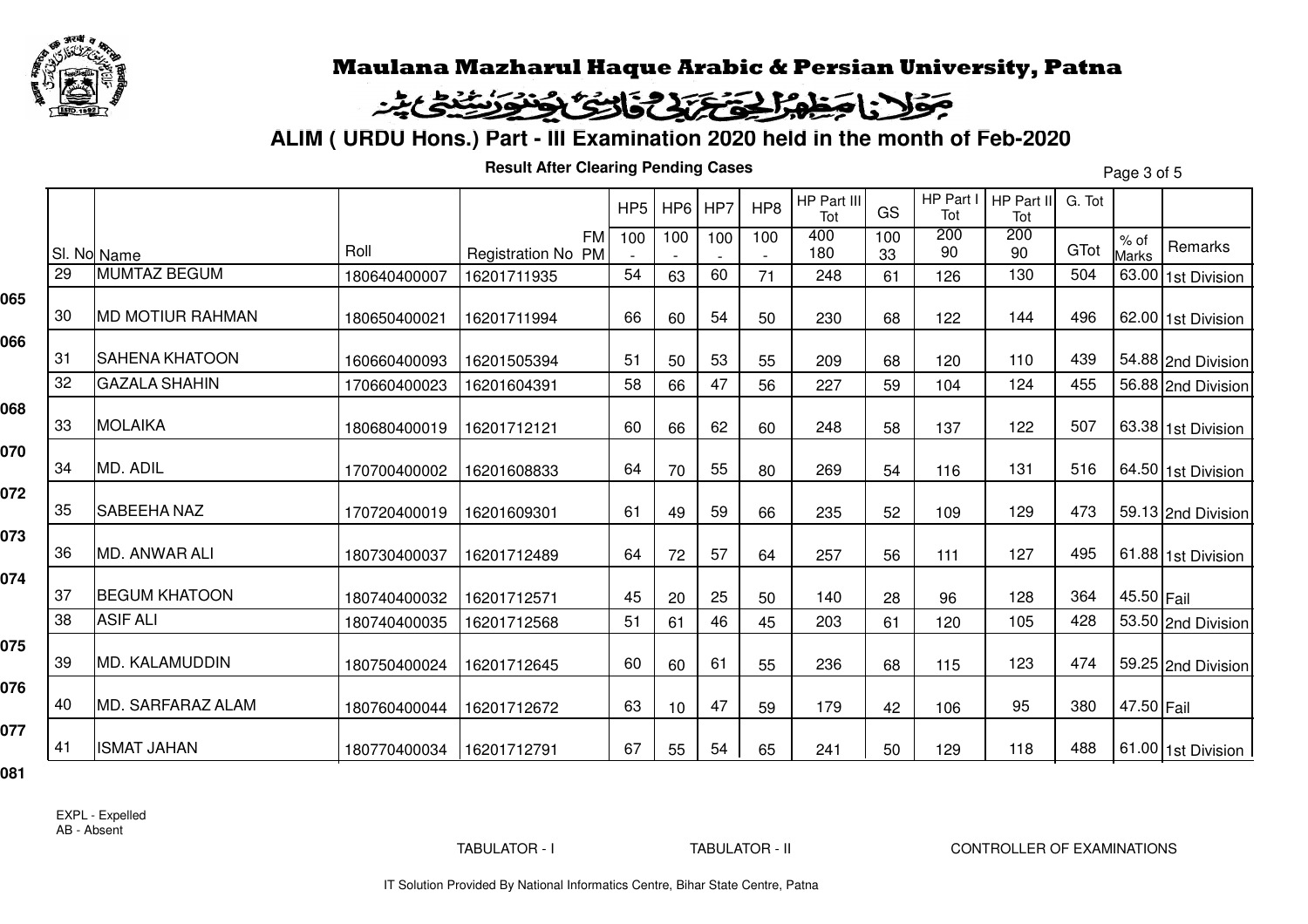

# وكالمطه الحفظ فتحتفى التكافؤ والتنافى

**ALIM ( URDU Hons.) Part - III Examination 2020 held in the month of Feb-2020**

**Result After Clearing Pending Cases**

Page 4 of 5

|     |    |                                |              |                                 | HP <sub>5</sub> | HP6 | HP7 | HP <sub>8</sub> | HP Part III<br>Tot | GS        | HP Part I<br>Tot | HP Part II<br>Tot | G. Tot |                      |                    |
|-----|----|--------------------------------|--------------|---------------------------------|-----------------|-----|-----|-----------------|--------------------|-----------|------------------|-------------------|--------|----------------------|--------------------|
|     |    | SI. No Name                    | Roll         | <b>FM</b><br>Registration No PM | 100             | 100 | 100 | 100             | 400<br>180         | 100<br>33 | 200<br>90        | 200<br>90         | GTot   | % of<br><b>Marks</b> | Remarks            |
|     | 42 | <b>MD FAIYAZ ALAM</b>          | 180810400005 | 16201713140                     | 62              | 64  | 61  | 35              | 222                | 82        | 132              | 131               | 485    |                      | 60.63 1st Division |
|     | 43 | <b>MD ABWABUR RAIYAN</b>       | 180810400013 | 16201713129                     | 65              | 61  | 66  | 79              | 271                | 84        | 120              | 129               | 520    |                      | 65.00 1st Division |
|     | 44 | <b>TAQI AHMAD</b>              | 180810400024 | 16201713116                     | 48              | 54  | 60  | 15              | 177                | 78        | 117              | 124               | 418    | 52.25 Fail           |                    |
|     | 45 | <b>SADDAM ANSARI</b>           | 180810400025 | 16201713115                     | 48              | 50  | 51  | 56              | 205                | 71        | 116              | 107               | 428    |                      | 53.50 2nd Division |
| 084 | 46 | YASMIN KHATOON                 | 180840400050 | 16201713318                     | 50              | 56  | 60  | 70              | 236                | 79        | 114              | 120               | 470    |                      | 58.75 2nd Division |
| 087 | 47 | <b>WALI AHMAD</b>              | 170870400048 | 16201605880                     | 50              | 55  | 61  | 45              | 211                | 55        | 113              | 121               | 445    |                      | 55.63 2nd Division |
|     | 48 | DANIYAL ZAFAR                  | 170870400069 | 16201605859                     | 58              | 50  | 61  | 65              | 234                | 52        | 124              | 129               | 487    |                      | 60.88 1st Division |
| 880 | 49 | <b>MD JANESAR AKHTER KALIM</b> | 180880400061 | 16201713630                     | 46              | 57  | 60  | 81              | 244                | 63        | 131              | 130               | 505    |                      | 63.13 1st Division |
| 089 | 50 | <b>MD NASIR ALAM</b>           | 180890400001 | 16201713709                     | 57              | 53  | 62  | 90              | 262                | 61        | 122              | 123               | 507    |                      | 63.38 1st Division |
| 090 | 51 | <b>ASHIF MAZHAR</b>            | 180900400037 | 16201713720                     | 60              | 54  | 65  | 84              | 263                | 70        | 132              | 137               | 532    |                      | 66.50 1st Division |
| 091 | 52 | <b>BIBI JULI KHATOON</b>       | 170910400055 | 16201606111                     | 54              | 60  | 61  | 48              | 223                | 58        | 122              | 126               | 471    |                      | 58.88 2nd Division |
|     | 53 | <b>MD SLEEM UDDIN</b>          | 180910400013 | 16201713804                     | 62              | 52  | 66  | 85              | 265                | 70        | 130              | 145               | 540    |                      | 67.50 1st Division |
| 092 | 54 | <b>NESAR AHMAD</b>             | 170920400046 | 16201606176                     | 46              | 62  | 61  | 50              | 219                | 53        | 127              | 121               | 467    |                      | 58.38 2nd Division |
| 093 | 55 | <b>MEHNAZ PARWEEN</b>          | 160930400050 | 16201503844                     | 48              | 46  | 55  | 50              | 199                | 54        | 94               | 92                | 385    |                      | 48.13 2nd Division |
|     | 56 | <b>NAJMUL HAQUE</b>            | 170930400021 | 16201606270                     | 64              | 63  | 65  | 68              | 260                | 73        | 132              | 143               | 535    |                      | 66.88 1st Division |
|     |    |                                |              |                                 |                 |     |     |                 |                    |           |                  |                   |        |                      |                    |

EXPL - ExpelledAB - Absent

TABULATOR - I TABULATOR - II CONTROLLER OF EXAMINATIONS